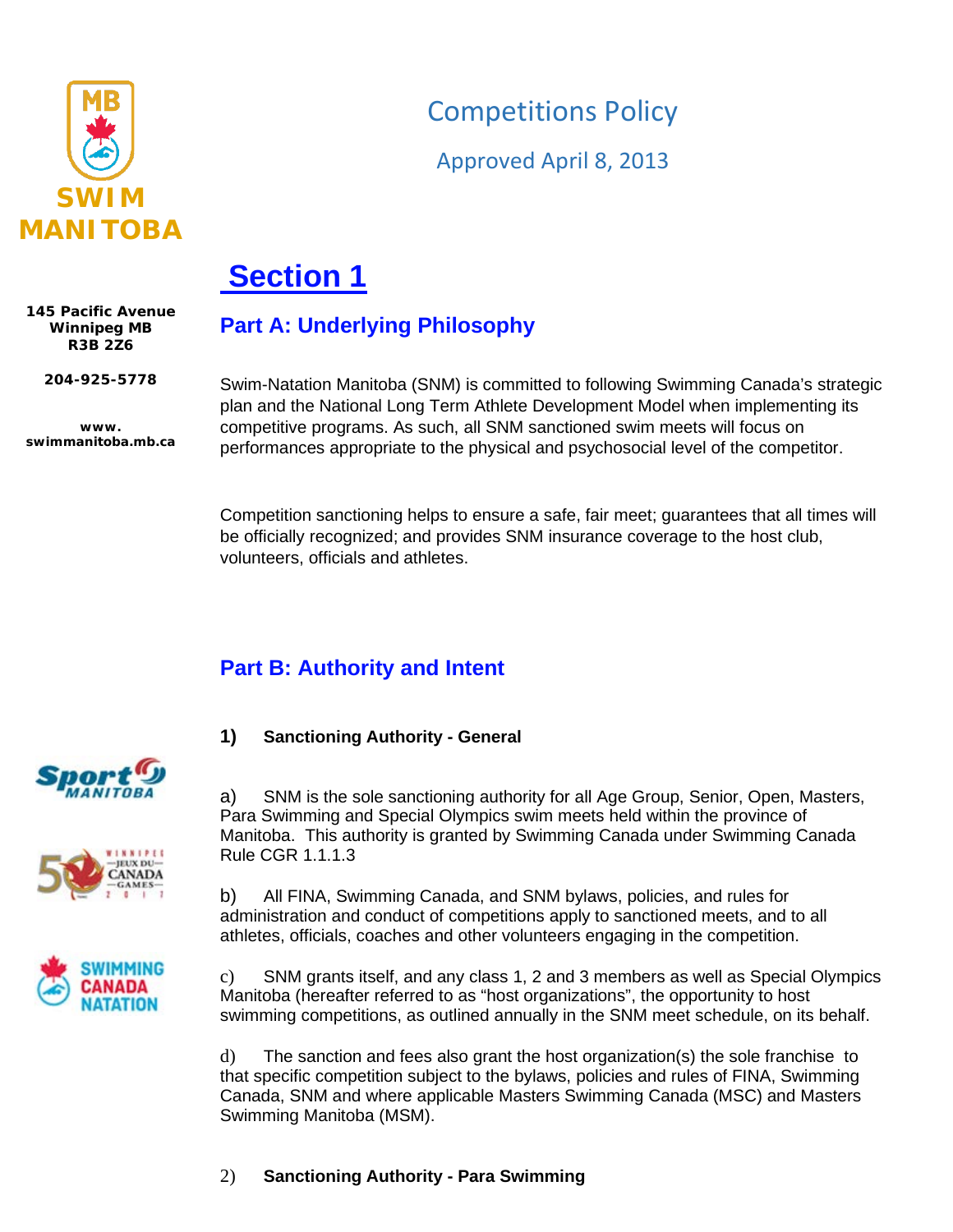- a) The International Paralympics Committee (IPC) is the world governing body for Paralympics swimming (Para Swimming). IPC grants SNM sole sanctioning authority for IPC events held in Manitoba.
- b) In order for Para Swimmer performances to be included in the IPC swim rankings, Para Swimmers must:
	- (1) be registered and classified as Para Swimmers with IPC and Swimming Canada, and
	- (2) have achieved this performance at IPC sanctioned competitions.
- c) SNM is committed to offering opportunities for Para Swimmers to swim at IPC sanctioned events in Manitoba.
	- (1) Man/Sask Championships held in Manitoba must be sanctioned by both SNM and IPC.
	- (2) All clubs hosting Level V or above swim meets (heats and finals) should apply for IPC sanctioning whenever possible.

# 2) **Sanctioning Authority - Masters Swimming**

- a) SNM is the sole sanctioning authority for Masters swimming competitions in Manitoba.
- b) In the case of Masters swimming competitions, bylaws, policies and rules set forth by FINA, Swimming Canada, SNM, MSC and MSM are followed,
	- i. MSC rule book shall be followed at all Masters swimming competitions in Manitoba.
- c) In order for Masters swimming performances to be recognized by MSC:,
	- i. Masters Swimmers must be also registered with MSC
	- ii. Their performances must have been achieved at SNM sanctioned competitions.

# **3) Consequences of Infractions of this Policy**

- a) Failure of meet management to comply with all applicable SNM bylaws, policies, and rules may result in SNM disciplinary action toward the host organization.
- b) Such discipline may include any of the following:

i. SNM reserves the right to revoke a sanction of any competition in Manitoba when its bylaws, policies and rules are not followed.

ii. SNM reserves the right, as circumstances dictate, to not issue a sanction.

iii. SNM may choose to send a letter of reprimand and ensure corrective steps are taken, when policy is not followed before issuing another sanction to the host committee, or club.

c) SNM may choose to suspend competition hosting privileges to any member club, or host committee that has a history of repeated infractions of this policy.

# **4) Appeals**

a) Appeals of any decisions under Section 1 B-4 above, may be made as outlined in the SNM Appeal Policy.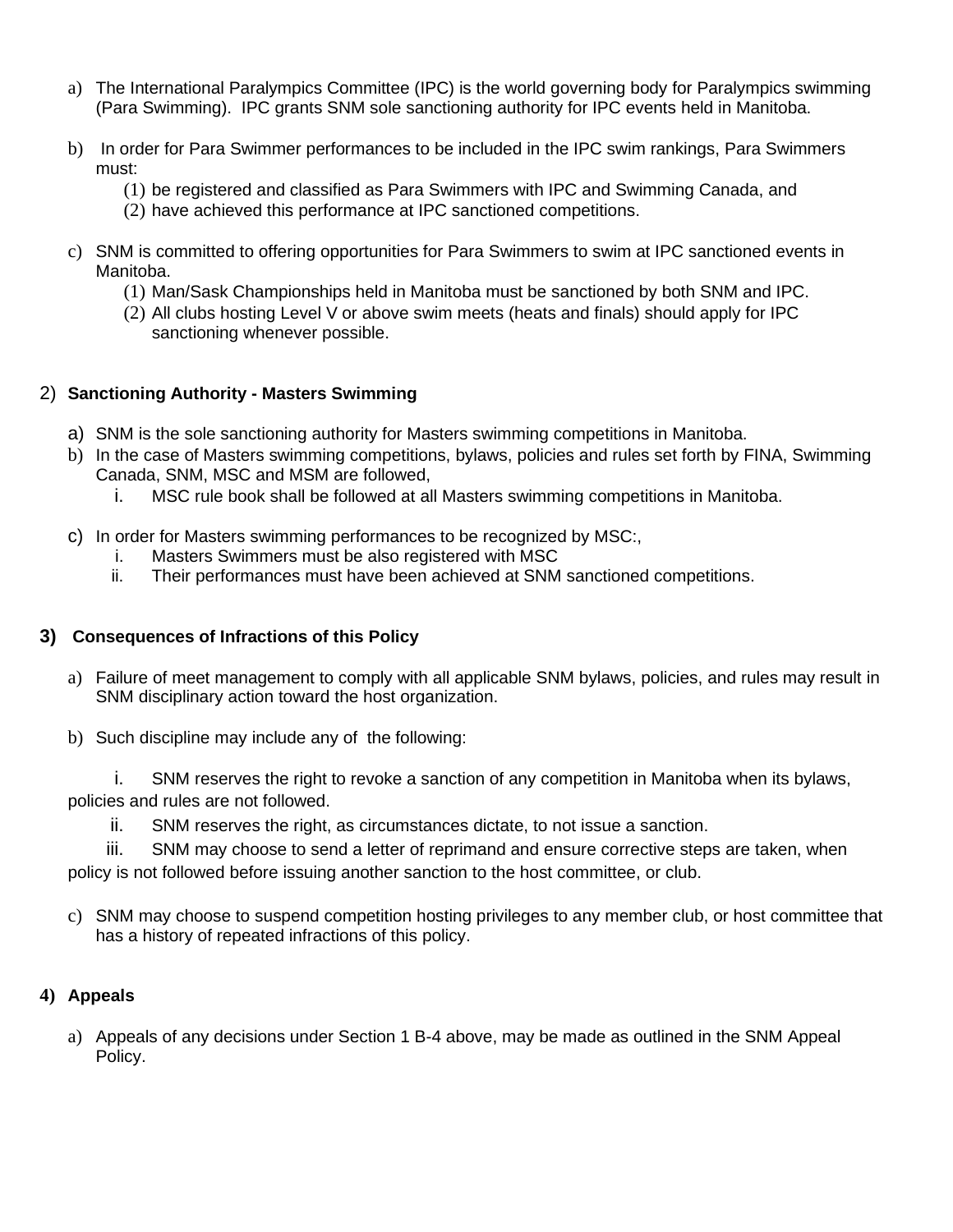

# **Part A: Administration**

#### 1) **Development of the Schedule**

- a) All requests to host a swim meet, must be submitted in writing to the SNM Executive Director by *May 1* of each year.
- b) After considering any relevant matters that may affect the successful operation of any meet, the Manitoba Swim Coaches Association (MSCA) will draft an annual competition schedule in consultation with the Head Coaches of host clubs by **May 15** of each year.
	- i) The order of priority on the meet schedule shall be:
		- (1) Level X Swimming Canada designated meets, including Can Am Championships
		- (2) Level VII & VIII SNM championship meets
		- (3) Level V & VI meets
		- (4) Level IV meets
		- (5) Level III meets
		- (6) Level I & II meets (time trials)
		- (7) Fun meets, Mini Meets, Fundamentals Meets
	- ii) No Manitoba swim meet or time trial will be scheduled within seven (7) days of the start of the Junior Provincial Championships, or the Man/Sask Championships.
	- iii) No meet will be scheduled for the same date(s) as a Manitoba hosted Swimming Canada or SNM championship competition.
	- iv) No competition will be scheduled on the same date(s) as another Manitoba competition without the written consent from the Executive Director. Prior to providing consent, the Executive Director will consult with the affected club(s).

#### 2) **Approval Process.**

- a) MSCA submits the schedule for review and approval by the SNM Sport Committee.
- b) SNM will make the competition schedule public information within thirty (30) days of approval.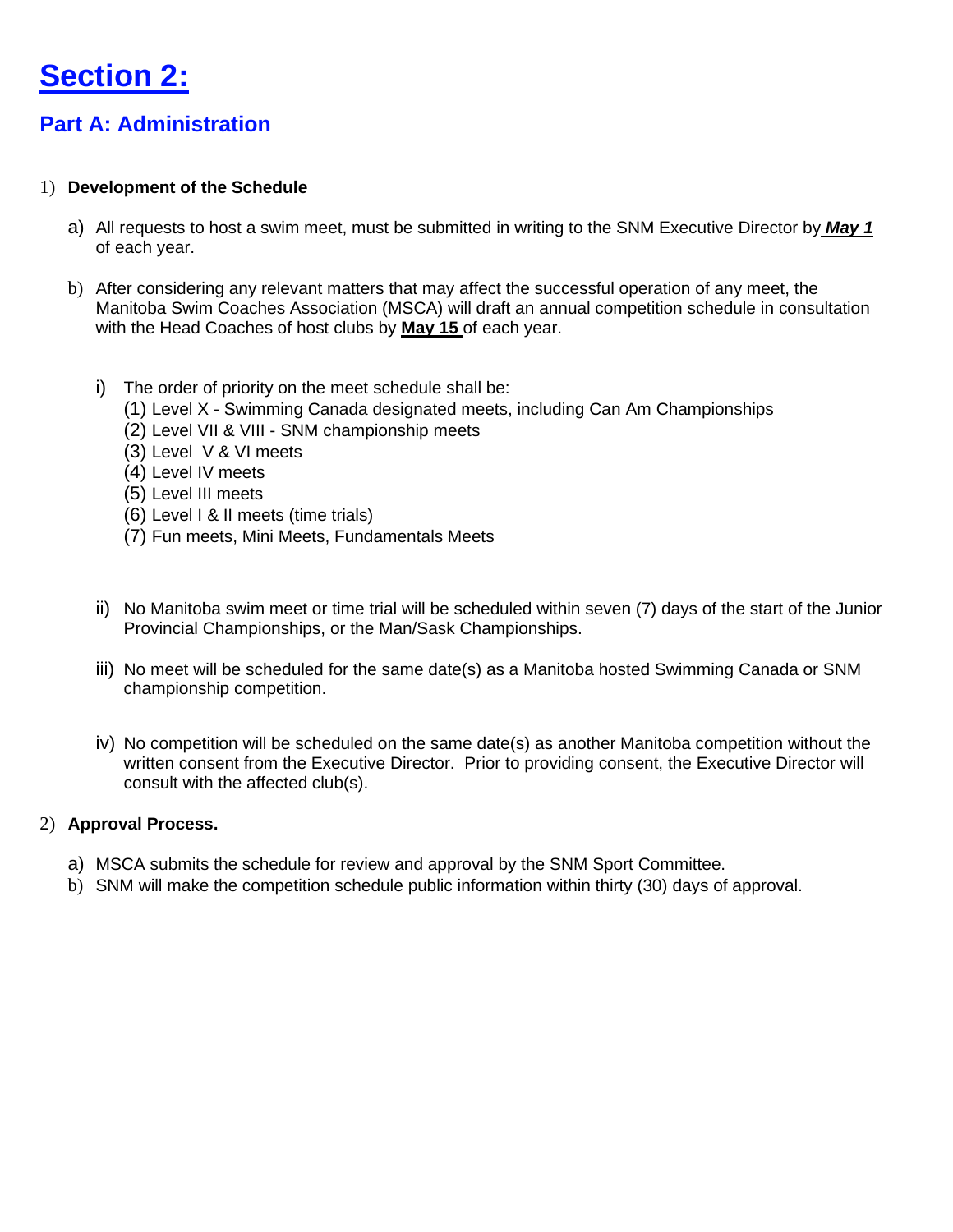# 3) **Changes to the Approved Competition Schedule**

a) Changes to the competitive schedule will be considered by the SNM Sport Committee under the following conditions.

i) Changes will only be made to the approved competition schedule under extenuating circumstances.

ii) Such changes will only be accepted if the request is made in writing to the SNM Executive Director at least thirty (30) days before competition start date.

iii) SNM staff will not accept a request for a change that creates a schedule conflict with another meet without the written consent of the Executive Director. Prior to providing consent, the Executive Director will consult with the affected club(s).

### **4) Swim Meet Additions**

- a) SNM may, on an individual basis, accept applications to add a time trial or Level III meet to the annual competition schedule.
- b) Requests for additional time trials and competitions must be submitted to the Executive Director as described in Part C, Competition Types Sections 1 and 2.

# **Part B: Eligible Swimmers**

- 1) Competitive Swimmers (as defined by Swimming Canada registration policy)
	- a) Competitive swimmers compete in club meets and fun/mini-meets conducted as part of normal club programs. They are eligible to enter SNM sanctioned events when ready. Other SNM sanctioned events for which qualified competitive swimmers are eligible include Age Group, Senior, Open and championship swim meets.
- 2) Para Swimmers
	- a) Para swimmers must have a documented classification designation.
	- b) Para Swimmers are welcomed and encouraged to participate in Age Group, Open and Senior meets provided they are registered with SNM and are members of a SNM affiliated swim club.
- 3) Masters Swimmers
	- a) Only athletes 18 years of age or older, registered with MSC may enter SNM sanctioned Masters meets.
	- b) Masters swimmers may enter SNM sanctioned senior and open meets provided they are registered with Swimming Canada and SNM as Masters Open swimmers.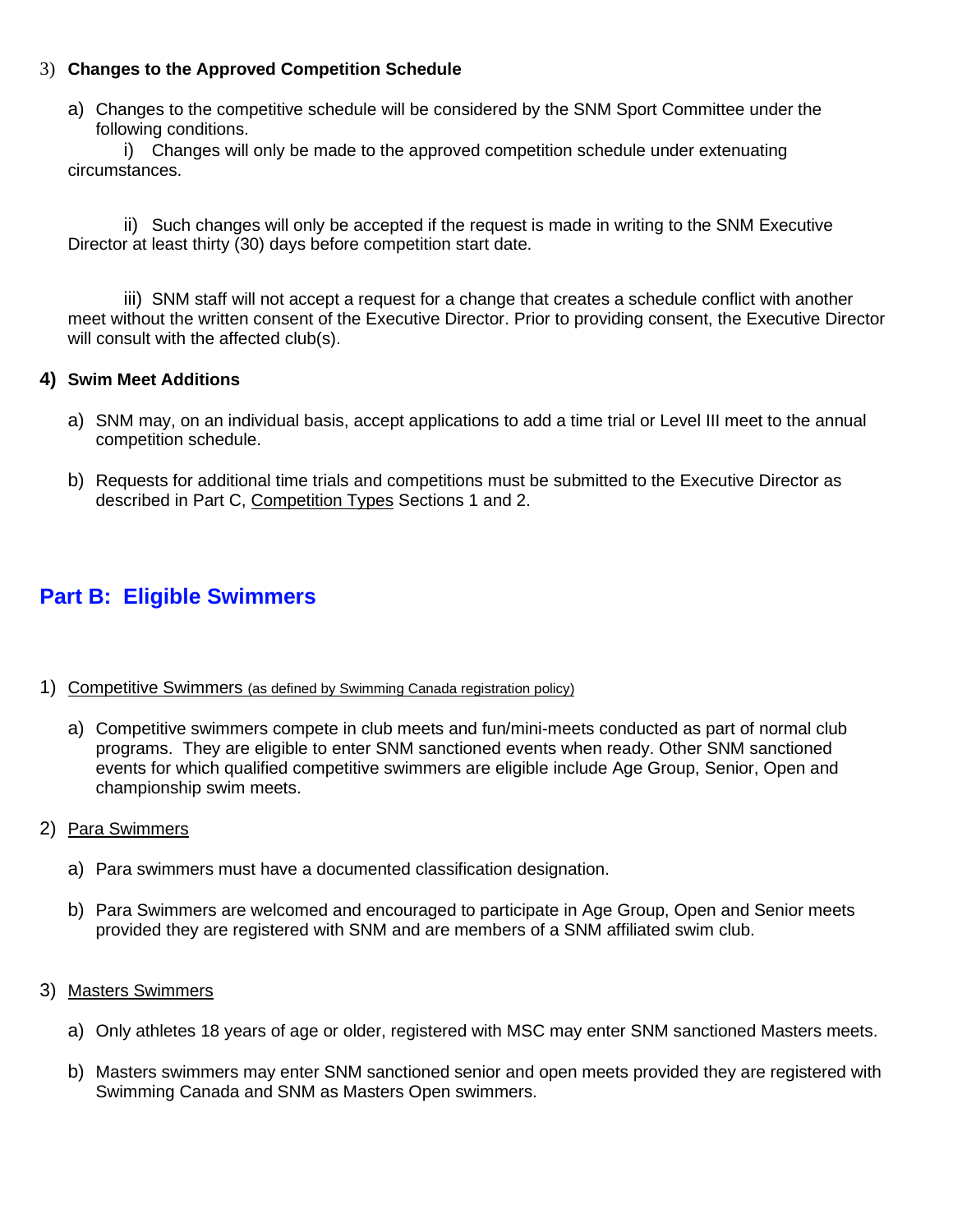### 4) Special Olympics Swimmers

- a) Only athletes registered with Special Olympics may enter SNM sanctioned Special Olympics meets.
- b) Special Olympics swimmers may enter Masters swim meets provided they are also registered with MSC/MSM and are 18 years of age or older.
	- i) Special Olympics and MSM may partner to have a swim meet. However, events for swimmers 17 years and younger must be held separately from Masters events.
- c) Special Olympics swimmers are welcomed and encouraged to participate in SNM sanctioned Age Group, Open and Senior meets provided they are registered with SNM, and are members of a SNM affiliated swim club.

# **Part C: Competition Types**

1) **Deadlines** for sanction applications are listed in Section 2, Part D-1 (below)

# 2) **Fun meet, Mini meet, Fundamentals meet**:

- a) Letter of approval from SNM required.
	- i) No sanction required.
	- ii) Timing optional. Times will not be recognized by SNM.
	- iii) Stroke/turn judging optional.
	- iv) Fees no SNM / Swimming Canada Swimmer Participation or Program Development fees.
	- v) No Sanction fees
- b) Cannot be used for Officials' evaluation or certification.

# **1) Time Trials (Level I)**

- a) Types of Time Trails
	- i) Class 1 (Swimming Canada Rule CSW 3.5.1) used for record attempts only.
		- (1) Must be publicly advertised 3 days in advance
		- (2) Conducted in a way that all the swimming rules apply
	- ii) Class 2 (Swimming Canada Rule CSW 3.5.2) used to achieve qualifying times.
		- (1) May be conducted on a less stringent basis than sanctioned meets
		- (2) Several swimmers doing different events may swim at the same time
		- (3) Genders may swim together
		- (4) 2 timekeepers per lane is sufficient
		- (5) Records will not be accepted from Class II time trials
- *b) In Class 1 and Class 2 Time Trials the following SNM rules will apply:*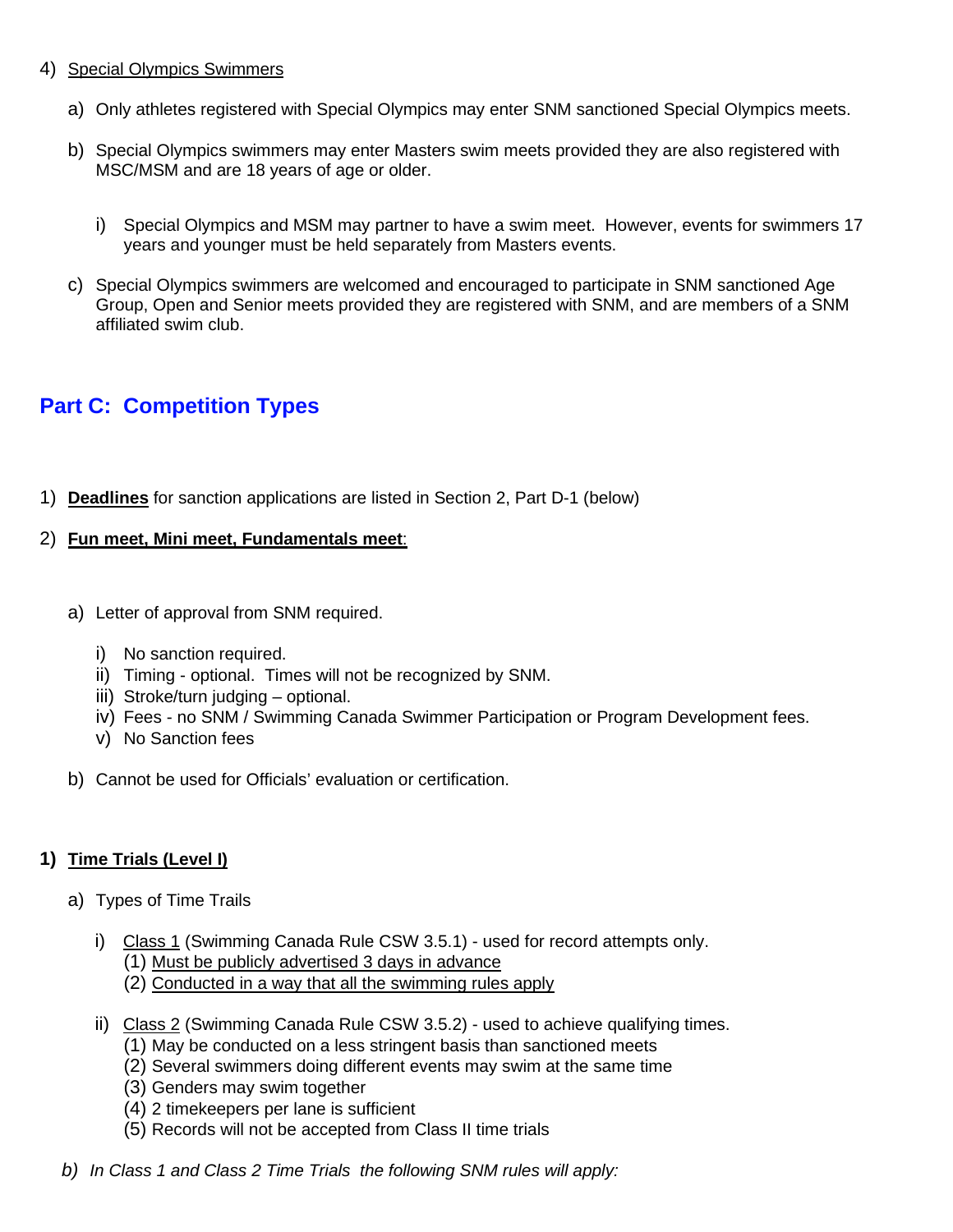- i) Swimmers limited to one event per time trial.
- ii) No more than one club can participate in any given time trial.
- iii) Limited to one session lasting less than  $4\frac{1}{2}$  hours.
- iv) Timed finals format.
- v) Full sanctioning required.
- vi) Fees Sanction fee & Program Development fee
- c) *In Class 1 and Class 2 Time Trials* no officials' evaluation or certification provided

#### **3) Level III & IV Meets**

- a) Level III Closed meets:
	- i) Participation limited to clubs invited by the meet host.
	- ii) Timed finals format.
	- iii) Full sanctioning required.
	- iv) Fees Sanction fee, Participant fee, Program Development fee.
	- v) *Officials' evaluation and certification opportunities to be determined by the MSOA.*
- b) Level IV meets Open:
	- i) Participation is open to all interested clubs.
	- ii) Timed finals format.
	- iii) Full sanctioning required.
	- iv) Fees Sanction fee, Participant fee, Program Development fee
	- v) *Officials' evaluation and certification opportunities to be determined by the MSOA.*

#### **2) Level V & IV meets**

- a) Level V Closed meets:
	- i) Participation is limited to specific ages or specific clubs.
	- ii) Prelims and Finals championship format.
	- iii) Timed finals acceptable in some events.
	- iv) Semi-finals (optional).
	- v) Full Sanctioning required.
	- vi) Fees Sanction fee, Participant fee, Program Development fee.
	- vii) *Officials' evaluation and certification opportunities to be determined by the MSOA.*
- b) Level VI Open Meets:
	- i) Open to all clubs and all age groups.
	- ii) May limit entries due to pool capacity.
	- iii) Prelims and Finals championship format.
	- iv) Semi-finals (optional).
	- v) Full sanctioning required.
	- vi) Fees Sanction fee, Participant fee, Program Development fee
	- vii) *Officials' evaluation and certification opportunities to be determined by the MSOA.*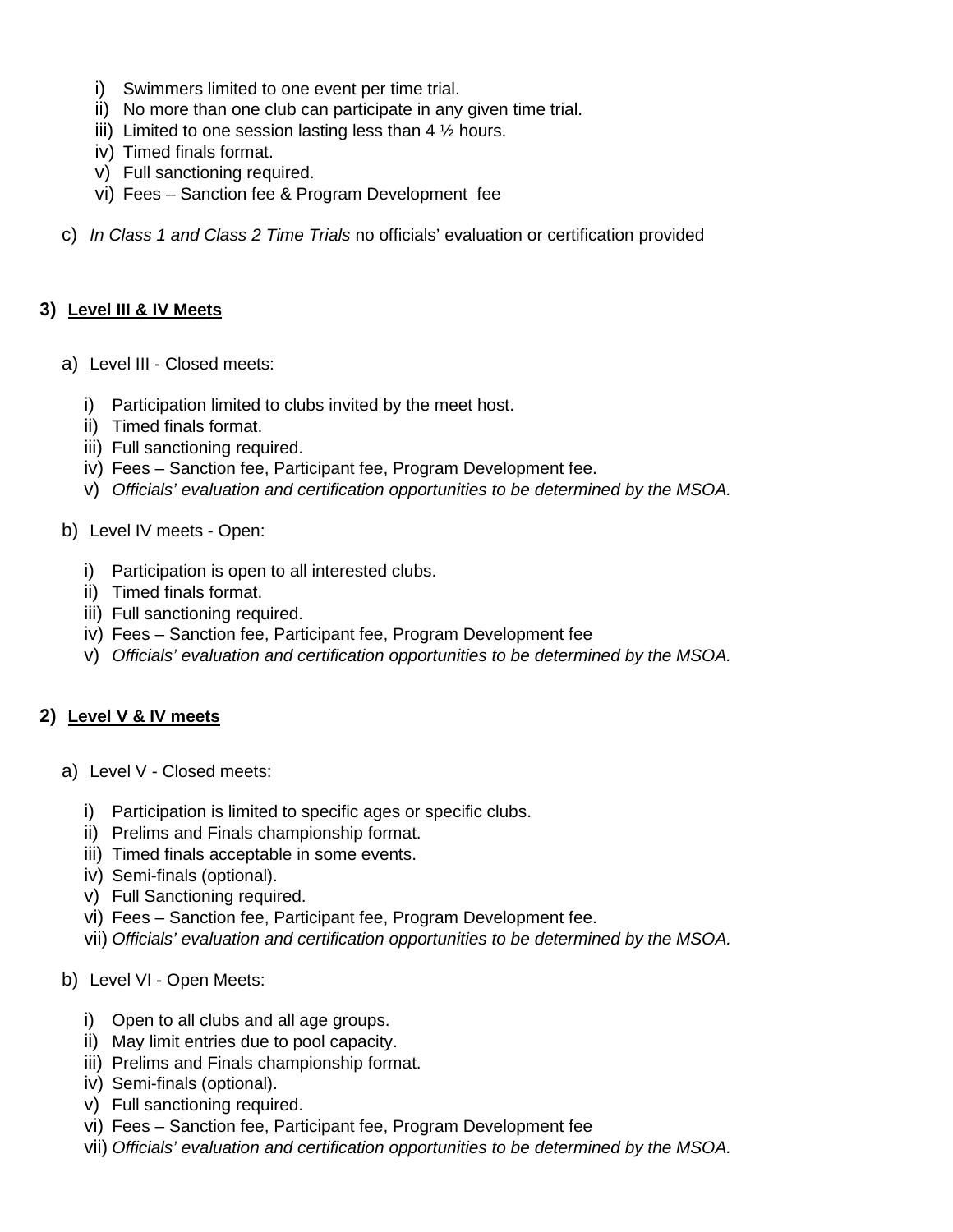# **3) SNM Provincial Championship Meets (Level VII & VIII)**

- a) Host organizations must follow the technical package for the specific meet.
- b) Meet management will work in partnership with SNM Staff and the SNM Competition Hosting Committee.
	- i) Full sanctioning required.
	- ii) Fees Sanction fee, Participant fee, Official's Development fee.
	- iii) *Officials' evaluation and certification opportunities to be determined by the MSOA.*

# **4) Swimming Canada Designated Meets (Level X)**

- a) Host organizations must follow the technical package for the specific meet.
- b) Meet management will work in partnership with Swimming Canada events manager, SNM Staff and the SNM Competition Hosting Committee.
	- i) Full sanctioning required.
	- ii) Fees Sanction fee, Participant fee, Official's Development fee.
- *c) Officials' evaluation and certification opportunities to be determined by Swimming Canada.*

# **Part D: Sanction Applications, Fees, and Event Reporting**

# **1) Sanctioning Application Deadlines:**

- a) An application for sanctioning of swim meets or approval of fun meets must be received by SNM, in a form designated by SNM, within the following time frames:
	- *i) Fun Meets, Mini Meets, (non-sanctioned) – at least 7 days prior to event;*
	- *ii) LEVEL I (Time Trials) – at least 7 days prior to the date of the time trial;*
	- *iii) LEVEL II (Time Trials) – at least 4 days prior to the date of the time trial;*
	- *iv) Level III swim meets – at least 21 days prior to the competition start date.*
	- *v) All other swim meets – at least 30 days prior to the competition start date*
- b) Host clubs wishing to **book extra/ vacant SNM pool time at Pan Am Pool**, for Fun Meets and Level I or II sanctioned swim meets must give SNM **a minimum 14 days notice in advance of their event.** Existing user group pool time contracts WILL NOT be moved or amended unless all parties agree in writing.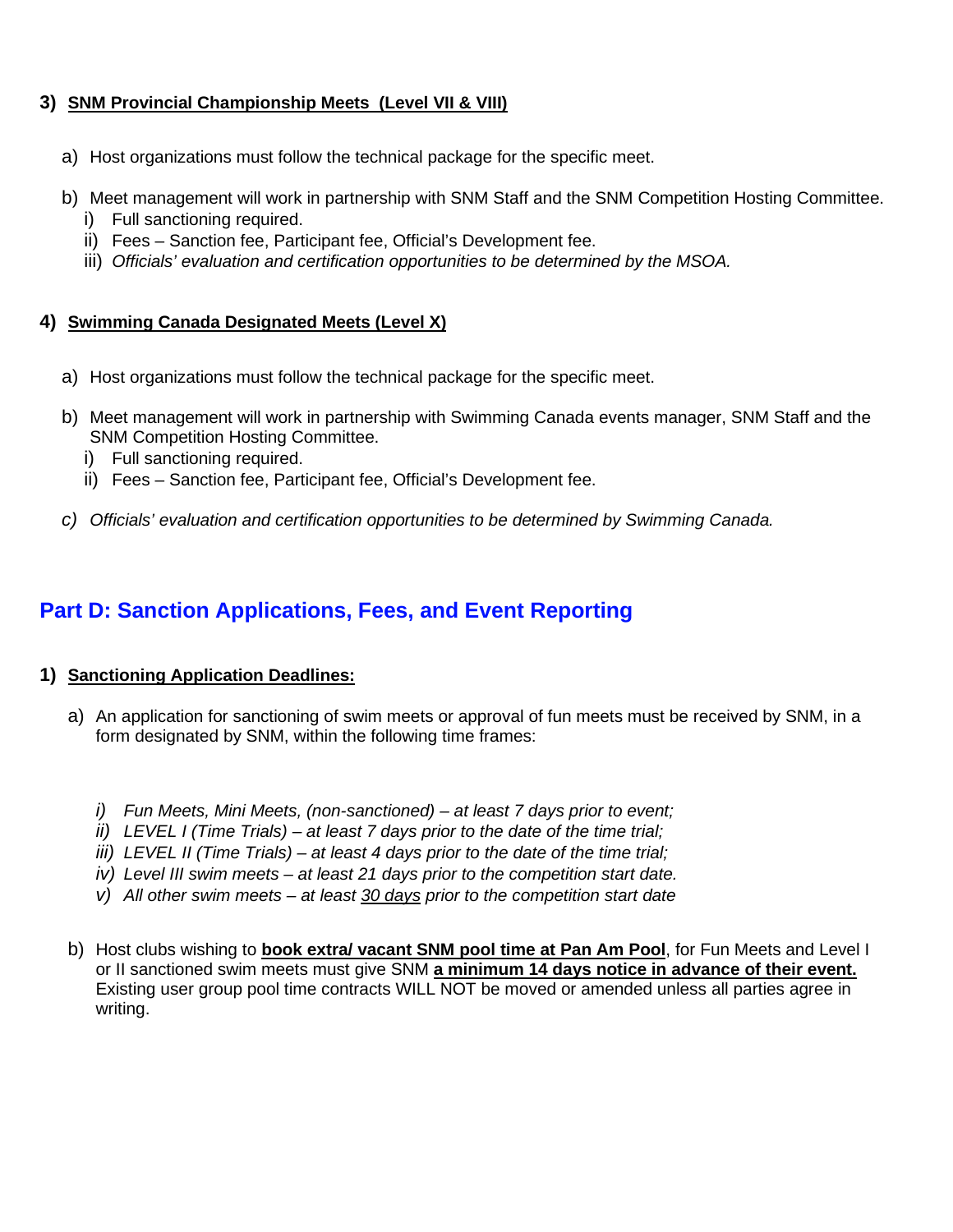# **2) Sanctioning Fee**

- a) All meet/time trial applications are subject to a sanctioning fee that is reviewed annually by the SNM Board and published in the sanctioning application.
- b) Sanction fee must be submitted to SNM, with meet fees, no more than 30 days after the meet.
- c) No sanctions will be granted until the host club has submitted all outstanding fees and reports from previous meets.

### 3) **Meet fees**

- a) Entry fee: the meet entry fee may be either a flat fee, or a per event fee.
- b) Participant fee: meet entries for Level III and higher competitions are subject to a Swimming Canada and SNM participant fee payable for each swimmer entered in the meet regardless of the number of events the swimmer is competing in. The amount of this fee is reviewed annually by Swimming Canada and SNM.
- c) Officiating fee: meet entries for Level III and higher competitions are subject to a SNM officiating fee payable for each event entered by a swimmer. The funds collected from this fee are used for the education and certification of Manitoba swim officials. The amount of this fee is reviewed annually by SNM.

All fees must be received by SNM no more than 30 days after the meet.

#### **Post Event Reporting**

- d) Host clubs or Meet Managers must submit a post-event report to SNM in a form designated by SNM, within 7 days of completion of the meet.
- e) Host organizations MUST upload results to the Swimming Canada web site within 24 hours of the conclusion of the competition.

# **Section 3**

# **SNM General Competition Rules**

#### **Meet Management authority**

- a) Meet management shall have jurisdiction over all matters not assigned by the rules to the Referee, judges or other officials.
- b) Meet management shall have the power to postpone events and give direction consistent with the bylaws, policies and rules of the governing bodies specific to the event (e.g. SNM, Swimming Canada, MSC, MSM, etc).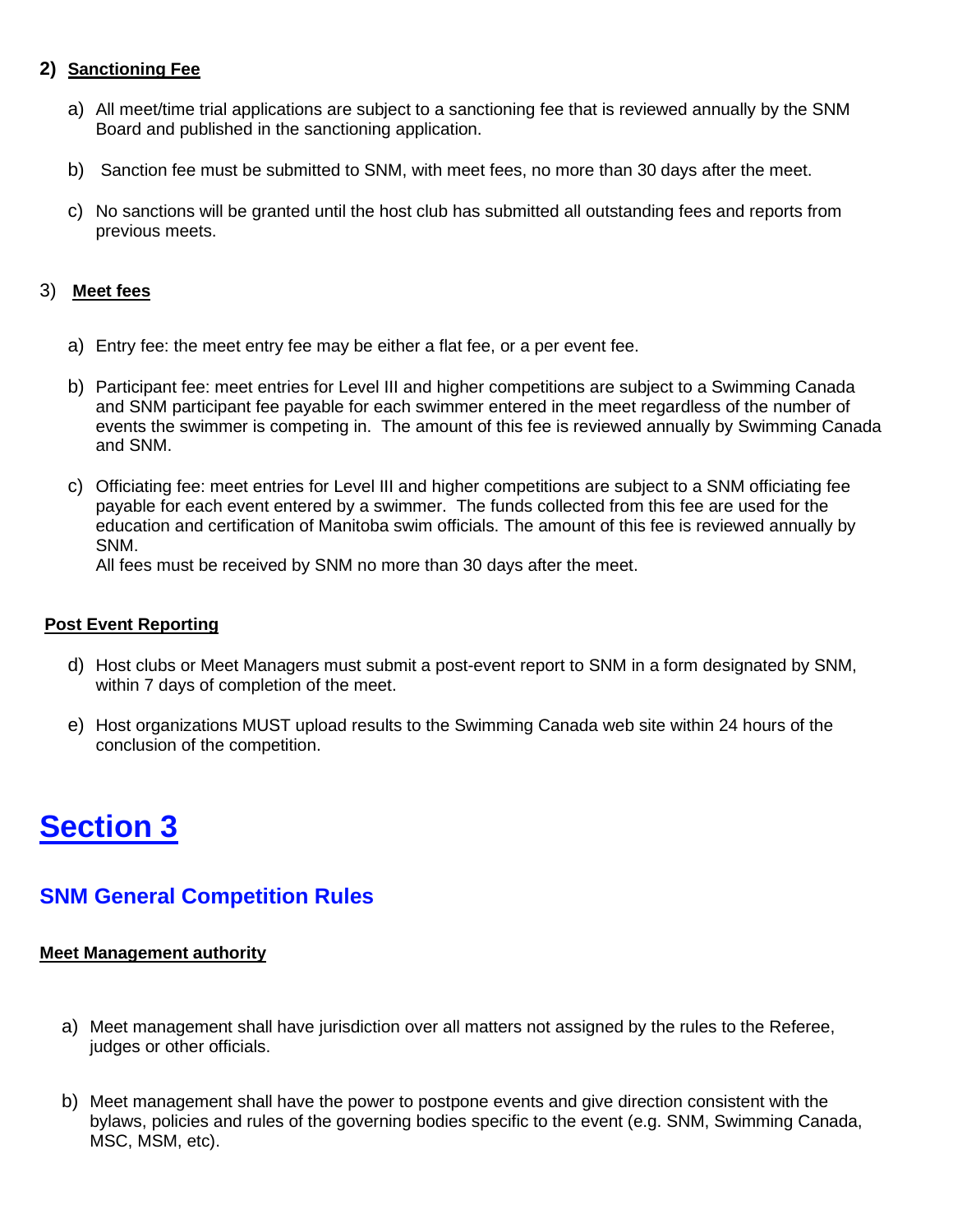c) Meet management together with the Referee shall be responsible for enforcing the SNM Code of Conduct for Competitions (Appendix A).

# **B. Referee authority (SW 2.1.1)**

- a) The referee is governed by Swimming Canada rules (SW 2.1)
- b) The Referee together with meet management shall be responsible for enforcing the SNM Code of Conduct for Competitions (Appendix A).

#### **C. Sessions and Timelines:**

- a) Definition of a session:
	- i) A session is a schedule of events and rounds that are swum in a specified order. (Example: Day 1 Morning Session – prelims and Day 1 Evening Session- finals).
	- ii) A session may be divided by age group, gender or performance level. (Examples: girls in the morning and boys in the afternoon OR 12 & under in the morning and 13 & over in the afternoon).
	- iii) A warm-up **always precedes** a new session.
- b) Session Time limits:
	- i) A session *MUST NOT* last LONGER THAN 4 ½ hours.
		- (a) Setting up separate sessions is NOT REQUIRED in the case of a swim meet lasting less than 4 ½ hours.
		- (b) A swim meet MUST be split into sessions if it is expected to last longer than 4 ½ hours.
		- (c) The actual session time length will be solely determined by information contained in the Referee's report submitted to the MSOA at the conclusion of the meet.
			- (i) Delays for electronic or mechanical failure, facility alarms, pool fouling will be taken into account as noted in the Referee's report.

#### **D. Photography and Media**

- a) SNM recognizes the added value that media exposure brings to the sport of swimming. Due to Sport Manitoba insurance regulations and other SNM policies, ALL media and club photographers must be vetted and approved by SNM prior to them accessing the pool deck for competition.
- b) It is the meet management's responsibility to ensure that such deck access requests are communicated to SNM in a timely manner in advance of the competition.
- c) All media requests that come directly to SNM will be communicated as soon as possible to meet management. We will make every effort to accommodate these requests.
- d) Subject to sub-section a) above, at local swim meets, the host club / organization will have the sole right to use its own photography personnel once they have been approved by SNM. With the exception of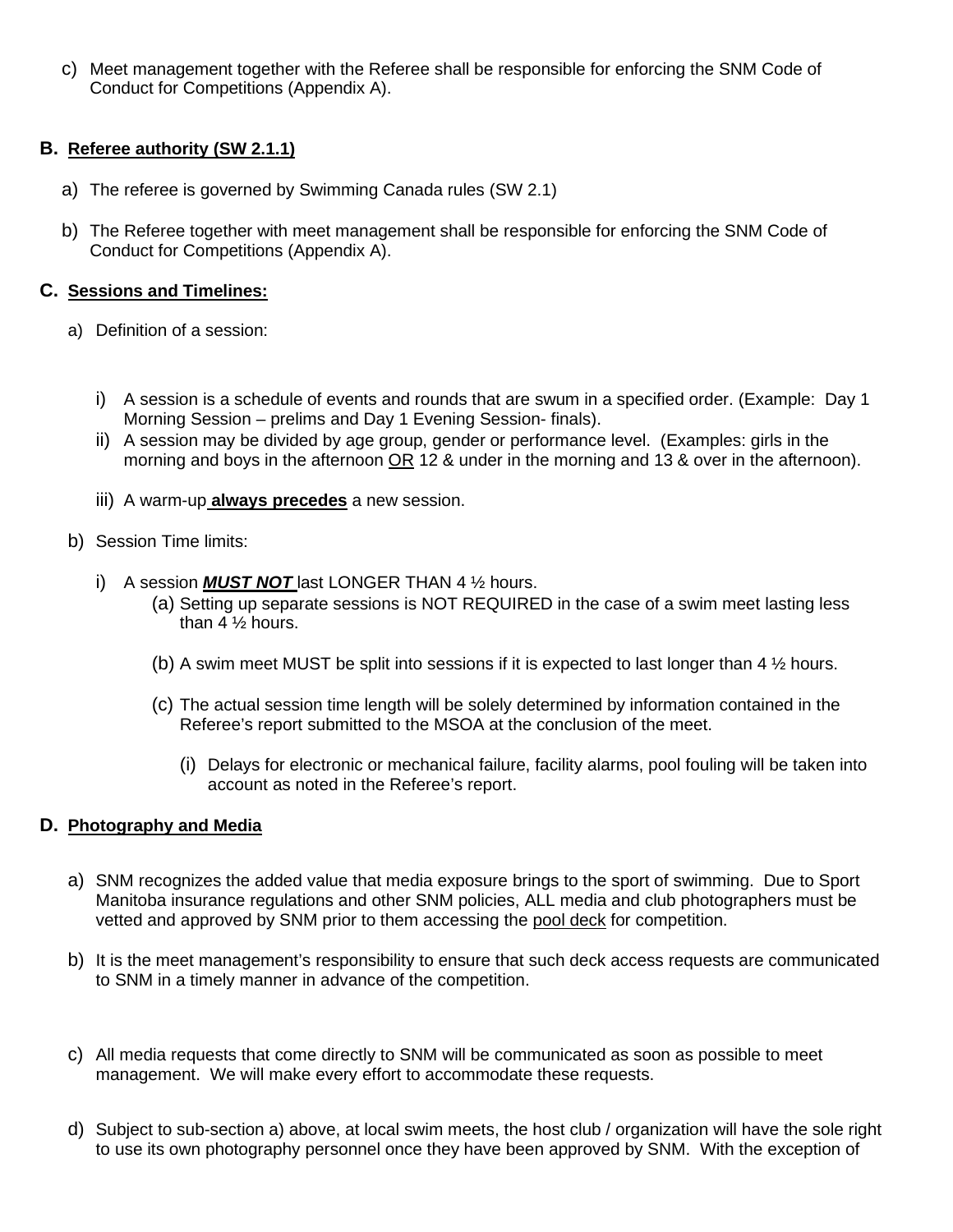accredited professional media, no other deck access will be granted for photography purposes without SNM approval in consultation with meet management

- e) At SNM hosted swim meets, SNM reserves the sole right to use its own accredited media / photography personnel. No other deck access will be granted without SNM approval
- f) At Swimming Canada hosted swim meets held in Manitoba, Swimming Canada will have the sole authority regarding approval of final say deck access for media.

### **E. Non authorized individual on deck**

- a) Due to Sport Manitoba insurance regulations, the deck shall be reserved solely for swimmers, coaches, officials and volunteers assigned specific tasks in the running of the meet and SNM approved personnel.
- b) It is the responsibility of meet management to ensure that no unauthorized or unaccredited individual is allowed access to the pool deck
- c) The Referee and/or meet management may temporarily halt competition proceedings if they feel the safety and security of the competition has been compromised due to unauthorized deck access.